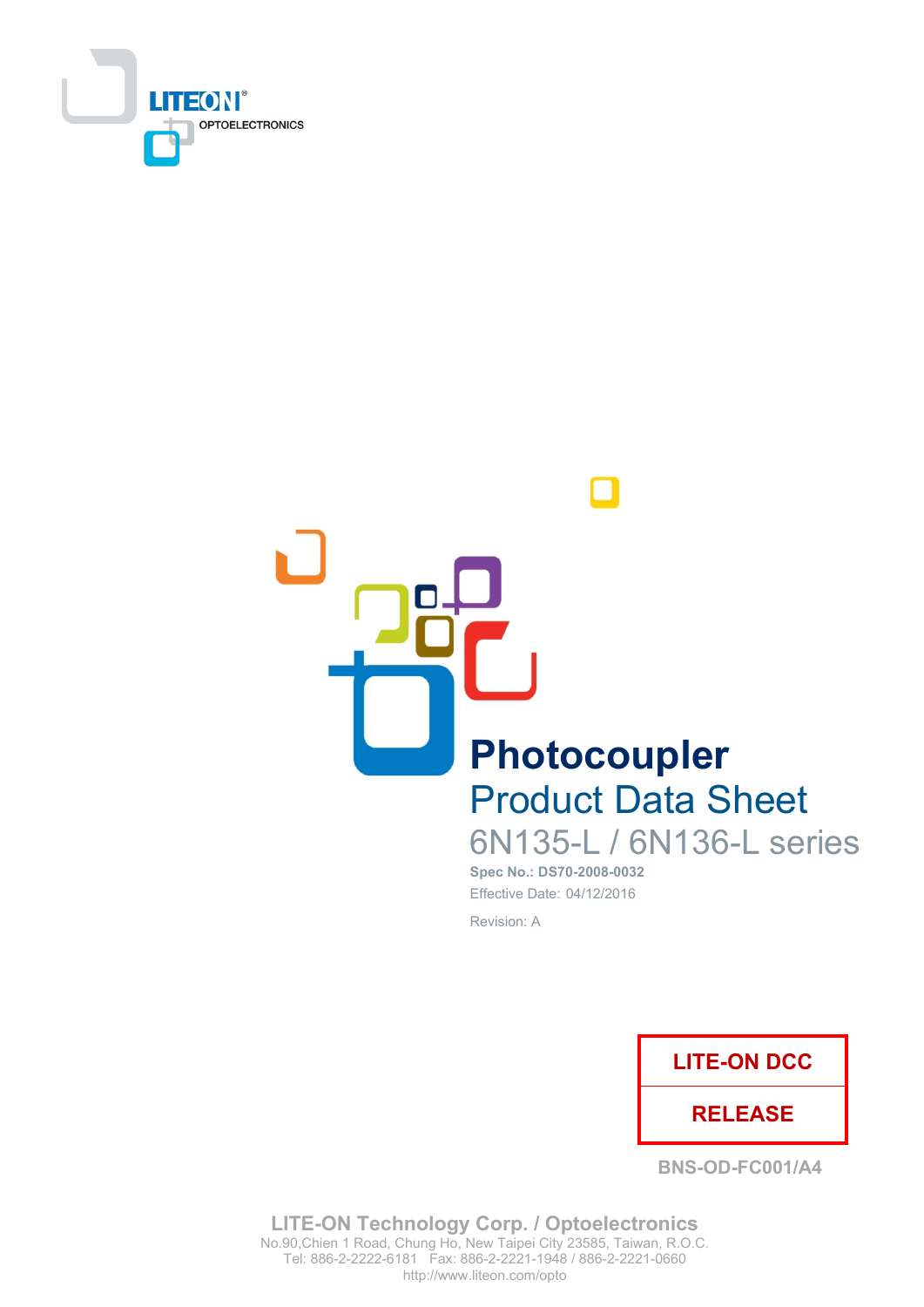

# Photocoupler 6N135-L 6N136-L series

## **1. DESCRIPTION**

The 6N135/6N136-L consists of a high efficient AlGaAs Light Emitting Diode and a high speed optical detector. This design provides excellent AC and DC isolation between the input and output sides of the Optocoupler. Connection for the bias of the photodiode improves the speed that of a conventional phototransistor coupler by reducing the base-collector capacitances. The internal shield ensures high common mode transient immunity. A guaranteed common mode transient immunity is up to 1KV/usec.

#### **1.1 Features**

- High speed 1MBd typical
- Available in Dual-in-line, Wide lead spacing, Surface mounting package.
- Storable output.
- UL, CSA approval

### **1.2 Applications**

- $\blacksquare$ Isolation in line receivers
- Digital isolation for A/D, D/A conversion  $\blacksquare$
- Ground loop elimination  $\blacksquare$
- Feedback Element in Switching Mode Power Supplier  $\blacksquare$
- Pulse transformer replacement  $\blacksquare$
- Power transistor isolation in motor drives  $\blacksquare$
- Interface between Microprocessor system, computer and their peripheral  $\blacksquare$

### **1.3 Functional Diagram**



|  | Truth Table (Positive Logic) |  |
|--|------------------------------|--|
|  |                              |  |

| LED        | OUT |
|------------|-----|
| ON         |     |
| <b>OFF</b> | н   |

A 0.1µF bypass Capacitor must be connected between Pin8 and Pin5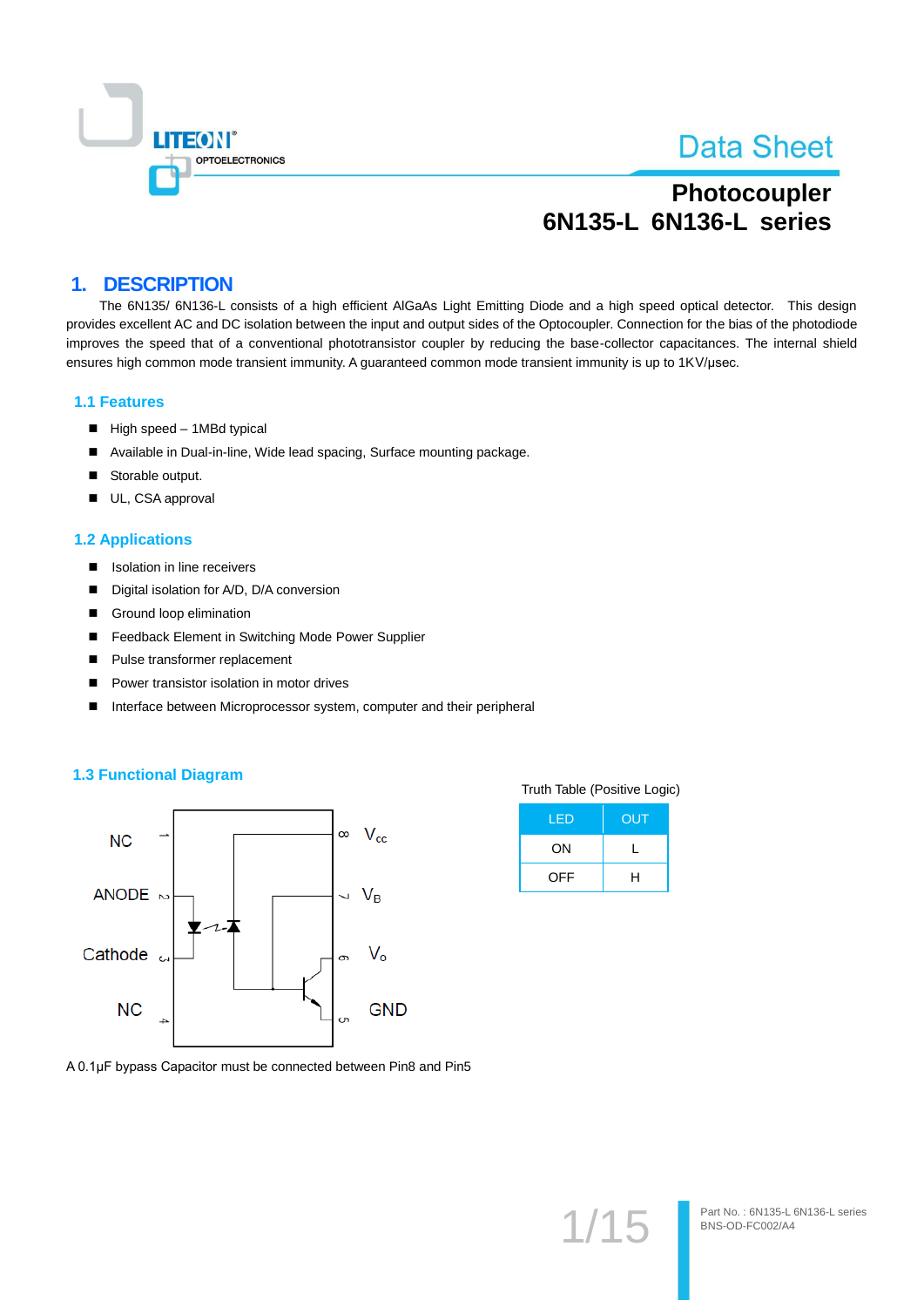

# Photocoupler 6N135-L 6N136-L series

## **2. PACKAGE DIMENSIONS**

### 2.1 6N135-L



 $\frac{9.68 \pm 0.5}{(.381)}$ 



### 2.2 6N135M-L





## 2.3 6N135S-L

 $\frac{2.54 \pm 0.25}{(.1)}$ 

 $2.8 \pm 0.5$ <br>(.110)





 $0.51Y$ 

 $3.3 \pm 0.5$ <br>(.130)

 $\frac{0.5 \pm 0.1}{(.019)}$ 

## Notes:

- 1. Year date code.
- 2. 2-digit work week.
- 3. Factory identification mark shall be marked (Y: Thailand, W: China-CZ)
- 4. For VDE option.

Dimensions in millimeters (inches).

 $2/15$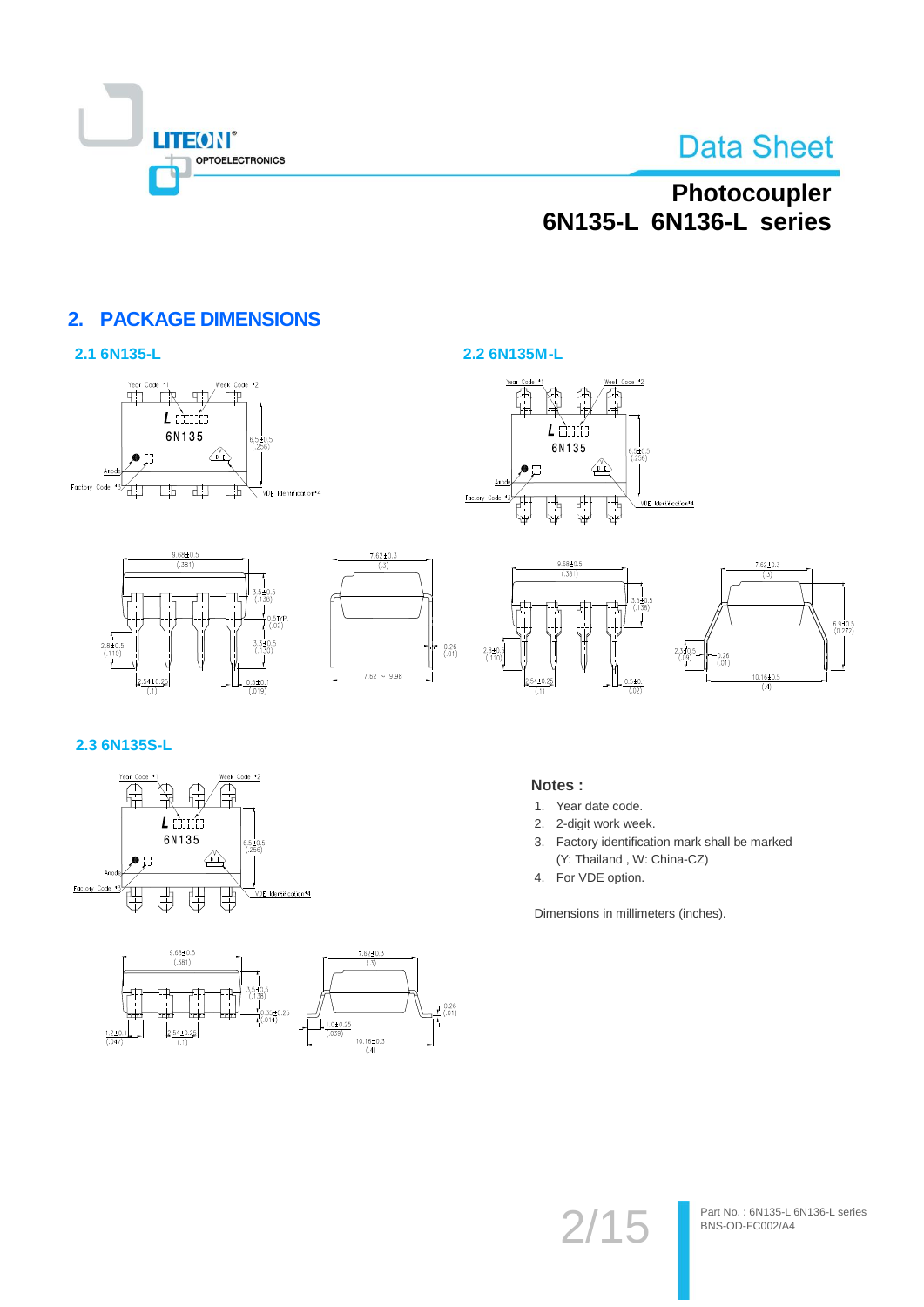

# Photocoupler 6N135-L 6N136-L series

### 2.4 6N136-L

 $\frac{L}{6N136}$  $6.5 \pm 0.5$ <br>(.256)  $\frac{1}{2}$  $\sqrt{1}$ Foctory Code VDE<br>IDE<u>NTIFICATION \*4</u>



 $\overline{a}$ 



2.5 6N136M-L



### 2.6 6N136S-L





### Notes:

- 1. Year date code.
- 2. 2-digit work week.
- Factory identification mark shall be marked 3. (Y: Thailand, W: China-CZ)
- 4. For VDE option.

Dimensions in millimeters (inches).

 $3/15$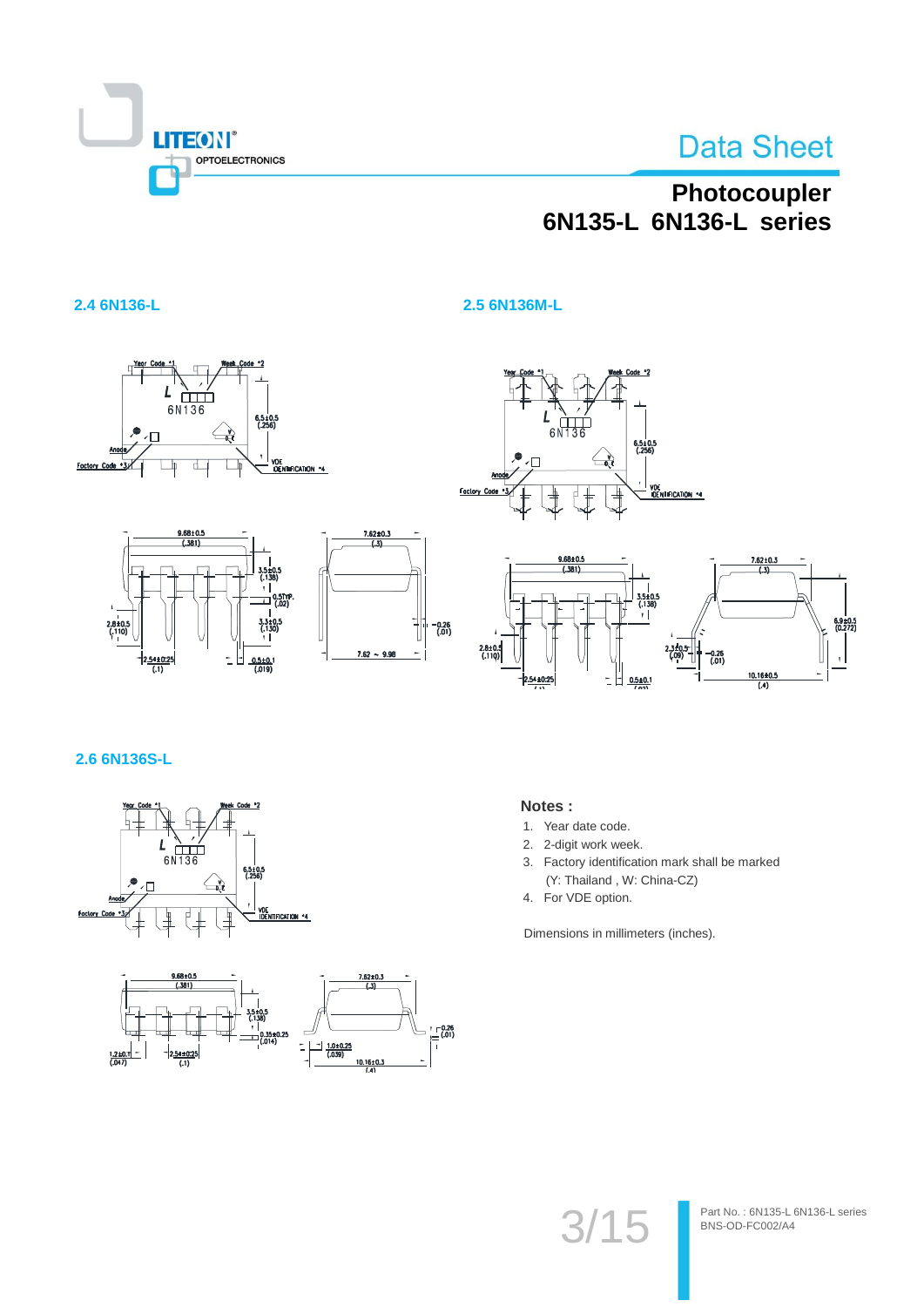

# Photocoupler<br>6N135-L 6N136-L series

## **3. TAPING DIMENSIONS**

## 3.1 6N135S-TA-L/ 6N136S-TA-L





| 55±0.05                                                                              |                                              | P2                                           | P <sub>0</sub>   | 1.75±0.1                              |
|--------------------------------------------------------------------------------------|----------------------------------------------|----------------------------------------------|------------------|---------------------------------------|
| =<br>匨<br>Œ<br>℡<br>₩<br>ι⊞<br>⊞<br>ЖШ<br>Œ<br>扭<br>Œ<br>$\pi$<br>⊞<br>Œ<br>स⊯<br>부부 | Ξ<br>Ð<br>Œ<br>₩.<br>КШ<br>æ<br>Æ<br>Œ<br>*1 | ⊞<br>₩Đ<br>⊞<br>⊞<br>₩Ð<br>Œ<br>⊞<br>⊞<br>P1 | 冊<br>⊞<br>Æ<br>冊 |                                       |
|                                                                                      |                                              | $\sqrt{2}$<br>$\frac{1}{2}$                  | --------         | $0.3{\pm}0.05$<br>$\sim$<br>--------- |

| <b>Description</b>                     | <b>Symbol</b>  | Dimension in mm (inch) |
|----------------------------------------|----------------|------------------------|
| Tape wide                              | W              | $16\pm0.3$ (0.63)      |
| Pitch of sprocket holes                | $P_0$          | $4\pm0.1$ (0.15)       |
| Distance of compartment                | F              | $7.5 \pm 0.1$ (0.295)  |
|                                        | P <sub>2</sub> | $2\pm0.1$ (0.079)      |
| Distance of compartment to compartment | Р.             | $12\pm0.1$ (0.472)     |

### **3.3 Quantities Per Reel**

| <b>Package Type</b> | TA / TA1 |
|---------------------|----------|
| Quantities (pcs)    | 1000     |

 $4/1$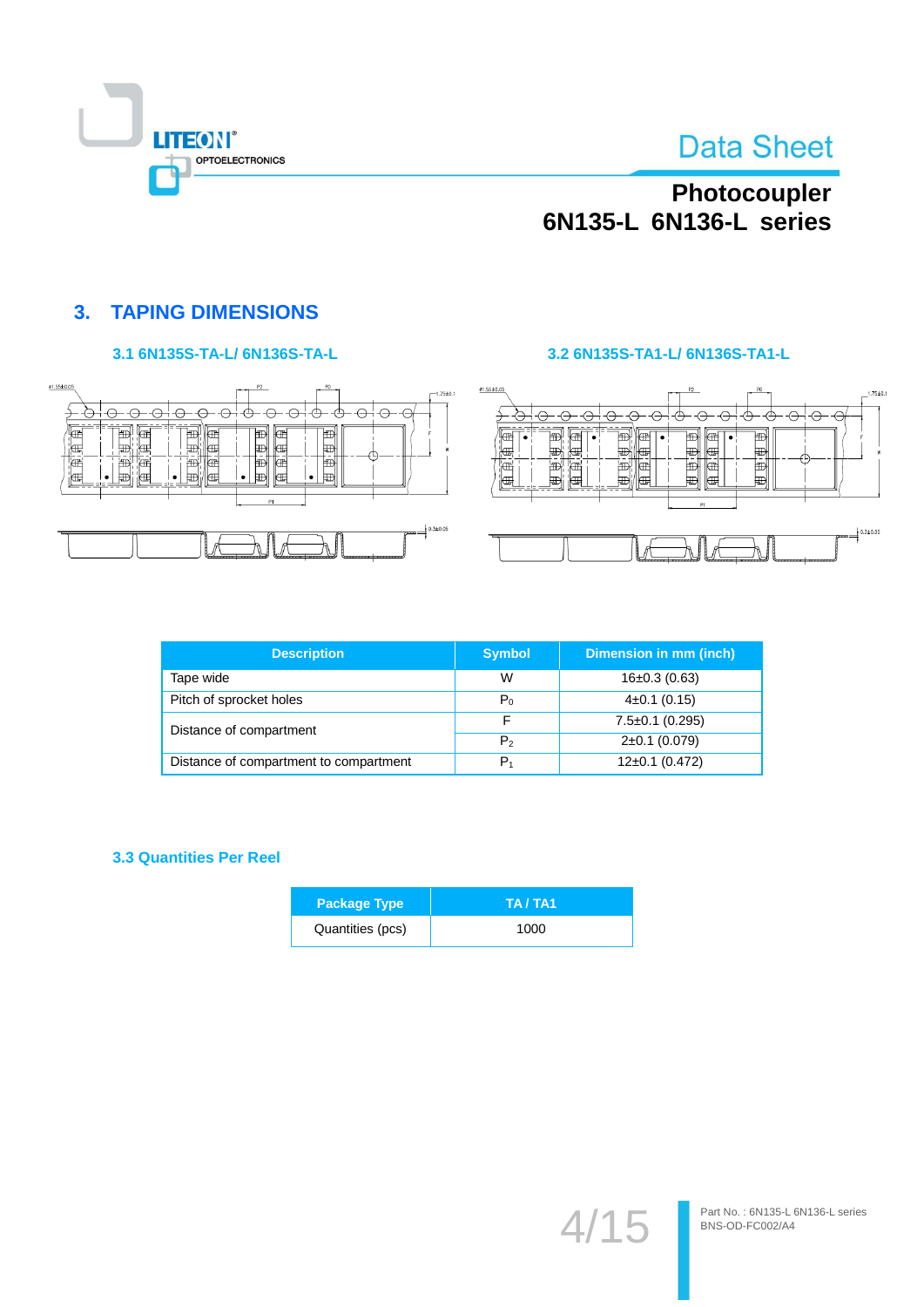

# Photocoupler 6N135-L 6N136-L series

## **4. RATING AND CHARACTERISTICS**

### 4.1 Absolute Maximum Ratings at Ta=25°C \*1

|        | <b>Parameter</b>                          | <b>Symbol</b>           | <b>Rating</b> | <b>Unit</b>      | <b>Note</b> |
|--------|-------------------------------------------|-------------------------|---------------|------------------|-------------|
|        | Average Forward Input Current             | $\mathsf{I}_\mathsf{F}$ | 25            | mA               | 2           |
|        | Reverse Input Voltage                     | $V_{R}$                 | 5             | $\vee$           |             |
| Input  | Power Dissipation                         | P <sub>1</sub>          | 45            | mW               |             |
|        | Junction temperature                      | T,                      | 125           | $^{\circ}C$      |             |
|        | <b>Output Collector Current</b>           | $I_{\Omega}$            | 8             | mA               |             |
| Output | <b>Output Collector Voltage</b>           | $V_{\rm O}$             | 20            | $\vee$           |             |
|        | <b>Output Collector Power Dissipation</b> | P <sub>o</sub>          | 100           | mW               |             |
|        | Junction temperature                      | TJ                      | 125           | $^{\circ}C$      |             |
|        | <b>Isolation Voltage</b>                  | V <sub>ISO</sub>        | 5000          | $V_{\text{rms}}$ |             |
|        | Supply Voltage                            | $V_{\rm CC}$            | 15            | $\vee$           |             |
|        | <b>Operating Temperature</b>              | $T_{\text{opr}}$        | $-40 - +85$   | $^{\circ}C$      |             |
|        | Storage Temperature                       | $T_{\text{stg}}$        | $-55 - +125$  | $^{\circ}C$      |             |
|        | Lead Solder Temperature *2                | $T_{sol}$               | 260           | $^{\circ}C$      |             |

- 1. Ambient temperature = 25°C, unless otherwise specified. Stresses exceeding the absolute maximum ratings can cause permanent damage to the device. Exposure to absolute maximum ratings for long periods of time can adversely affect reliability.
- 2. 260°C for 10 seconds. Refer to Lead Free Reflow Profile.

 $5/15$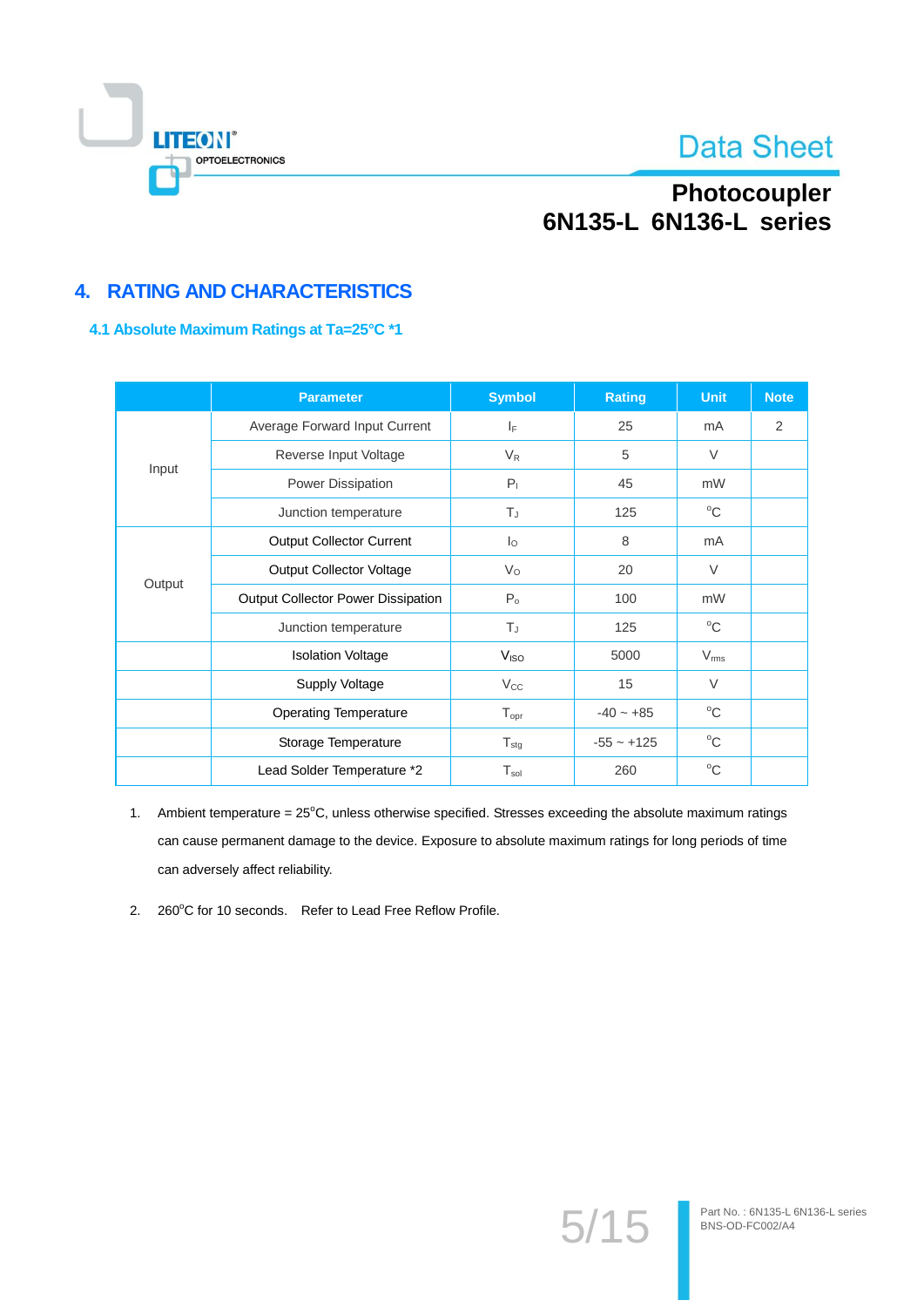

# Photocoupler<br>6N135-L 6N136-L series

## 4.2 ELECTRICAL OPTICAL CHARACTERISTICS at  $T_A = 25^\circ C$

| <b>Parameters</b>         | <b>Test Condition</b>                                  | <b>Symbol</b>    | <b>Device</b> | <b>Min</b>               | <b>Typ</b>                   | <b>Max</b>               | <b>Units</b> |
|---------------------------|--------------------------------------------------------|------------------|---------------|--------------------------|------------------------------|--------------------------|--------------|
| Input                     |                                                        |                  |               |                          |                              |                          |              |
| Input Forward Voltage     | $I_F = 16mA$ , T <sub>A</sub> =25°C                    | $V_F$            | 6N135         |                          | 1.4                          | 1.7                      | $\vee$       |
| Input Reverse Voltage     | $I_R$ = 10µA T <sub>A</sub> =25°C                      | $BV_R$           | 6N136         | 5                        | Ξ.                           | $\overline{\phantom{a}}$ | $\vee$       |
| <b>Detector</b>           |                                                        |                  |               |                          |                              |                          |              |
|                           | $I_F = 16mA$ ; Vo=0.4V;                                | 6N135            |               | $\overline{7}$           | 18                           | 50                       |              |
| Current transfer ratio    | $V_{CC} = 4.5V$ ; T <sub>A</sub> $= 25^{\circ}$ C      | <b>CTR</b>       | 6N136         | 19                       | 24                           | 50                       | $\%$         |
|                           | $I_F=16mA;Vcc=4.5V;$                                   |                  | 6N135         | $\overline{a}$           | 0.18                         | 0.4                      | $\vee$       |
|                           | $I_0 = 1.1$ mA; T <sub>A</sub> =25°C                   | $V_{OL}$         |               |                          |                              |                          |              |
| Logic low output voltage  | $I_F=16mA;Vcc=4.5V;$                                   |                  | 6N136         |                          | 0.25                         | 0.4                      |              |
|                           | $I_0 = 3mA$ ; $T_A = 25^\circ \text{C}$                |                  |               |                          |                              |                          |              |
|                           | $I_F=0$ mA, Vo=Vcc=5.5V; T <sub>A</sub> =25°C          |                  | 6N135         |                          | $\overline{\phantom{a}}$     | 0.5                      |              |
| Logic high output current | IF=0mA, Vo=Vcc=15V; TA=25°C                            | $I_{OH}$         | 6N136         | $\overline{\phantom{0}}$ | $\qquad \qquad \blacksquare$ | 1                        | $\mu$ A      |
| Logic low supply current  |                                                        |                  | 6N135         |                          |                              |                          |              |
|                           | $I_F=16$ mA, V <sub>o</sub> =open (Vcc=15V)            | $I_{\text{ccl}}$ | 6N136         | 400                      |                              | $\mu$ A                  |              |
|                           | $I_F$ =0mA, V <sub>o</sub> =open; T <sub>A</sub> =25°C |                  | 6N135         |                          |                              |                          |              |
| Logic high supply current | $(Vcc=15V)$                                            | $I_{\rm ccH}$    | 6N136         |                          | $\overline{\phantom{a}}$     | 1                        | $\mu$ A      |

\* All Typical at  $T_A = 25$ °C

J.

 $6/15$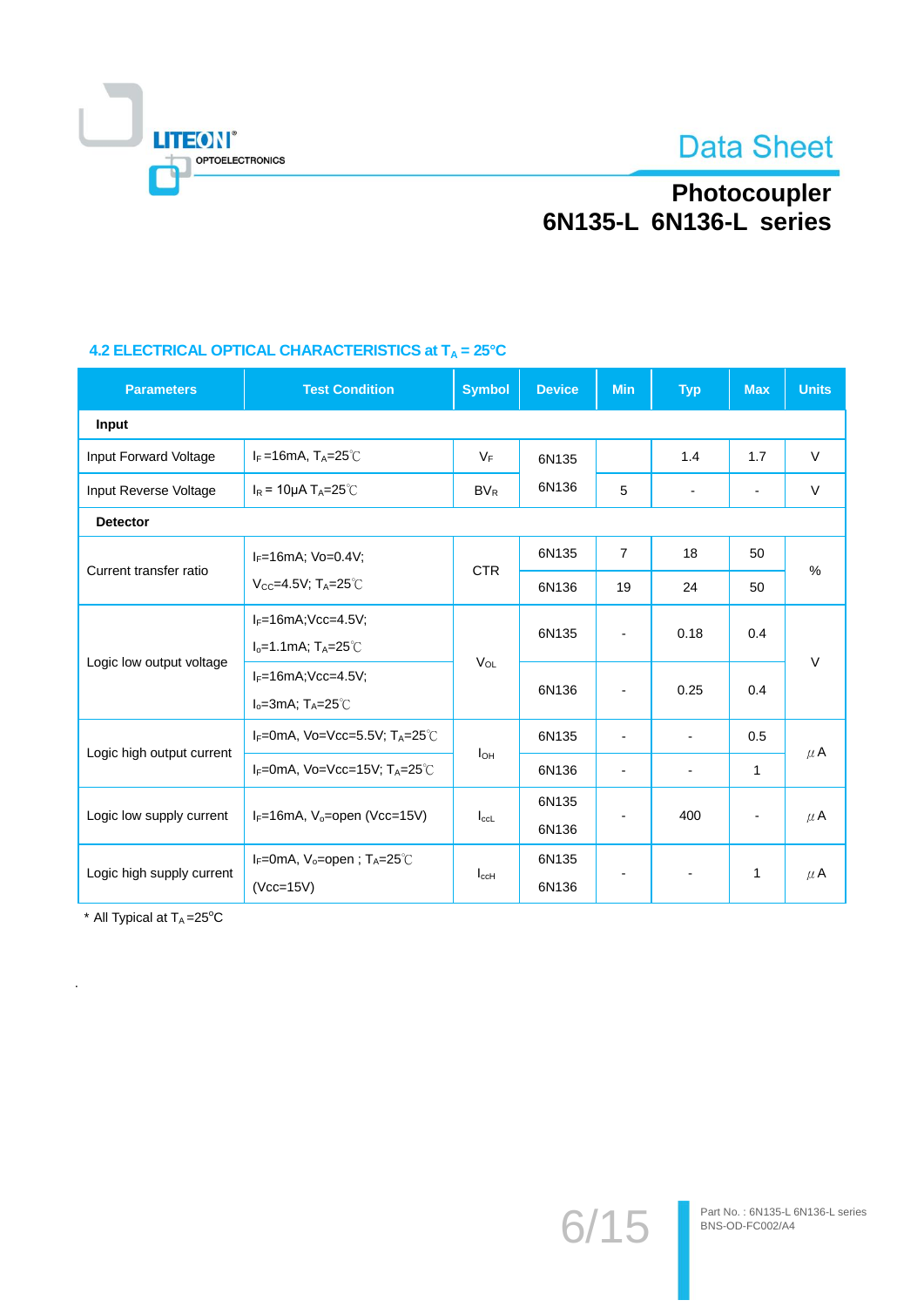

# Photocoupler<br>6N135-L 6N136-L series

## **5. SWITCHING SPECIFICATION**

| <b>Parameter</b>          | <b>Test Condition</b>                                                  | <b>Symbol</b>    | <b>Device</b> | <b>Min</b>               | <b>Typ</b> | <b>Max</b> | <b>Units</b> |
|---------------------------|------------------------------------------------------------------------|------------------|---------------|--------------------------|------------|------------|--------------|
| Propagation Delay Time to | $T_A = 25^\circ \text{C}$<br>$(RL=4.1K\Omega, IF=16mA)$                |                  | 6N135         | $\overline{\phantom{a}}$ | 0.09       | 1.5        |              |
| Low Output Level          | $T_A = 25^\circ C$<br>$(R_L=1.9K\Omega, I_F=16mA)$                     | t <sub>PHL</sub> | 6N136         |                          | 0.1        | 0.8        | $\mu$ S      |
| Propagation Delay Time to | $T_A = 25^\circ C$<br>$(RL=4.1K\Omega, IF=16mA)$                       |                  | 6N135         | $\overline{\phantom{a}}$ | 0.8        | 1.5        |              |
| <b>High Output Level</b>  | $T_A = 25^\circ C$<br>$(R_L=1.9K\Omega, I_F=16mA)$                     | $t_{\sf PLH}$    | 6N136         |                          | 0.4        | 0.8        | $\mu$ S      |
| Logic High Common Mode    | $I_F=0mA;V_{CM}=10Vp-p;$<br>$R_L = 4.1K\Omega$ ; T <sub>A</sub> =25C   | $ CM_H $         | 6N135         | 1                        | 10         |            | KV/µs        |
| <b>Transient Immunity</b> | $I_F=0mA;V_{CM}=10Vp-p;$<br>$R_L = 1.9K\Omega$ ; T <sub>A</sub> =25C   |                  | 6N136         |                          |            |            | KV/µs        |
| Logic Low Common Mode     | $I_F=0mA;V_{CM}=10Vp-p;$<br>$R_L = 4.1 K\Omega$ ; T <sub>A</sub> =25C  |                  | 6N135         |                          |            |            | KV/µs        |
| <b>Transient Immunity</b> | $I_F=0mA;V_{CM}=10Vp-p;$<br>$R_L$ =1.9K $\Omega$ ; T <sub>A</sub> =25C | $ CM_L $         | 6N136         | 1                        | 10         |            | KV/µs        |

\* TA=0~70°C, Vcc=5V, unless otherwise specified.

\* All Typical at TA=25°C

 $7/15$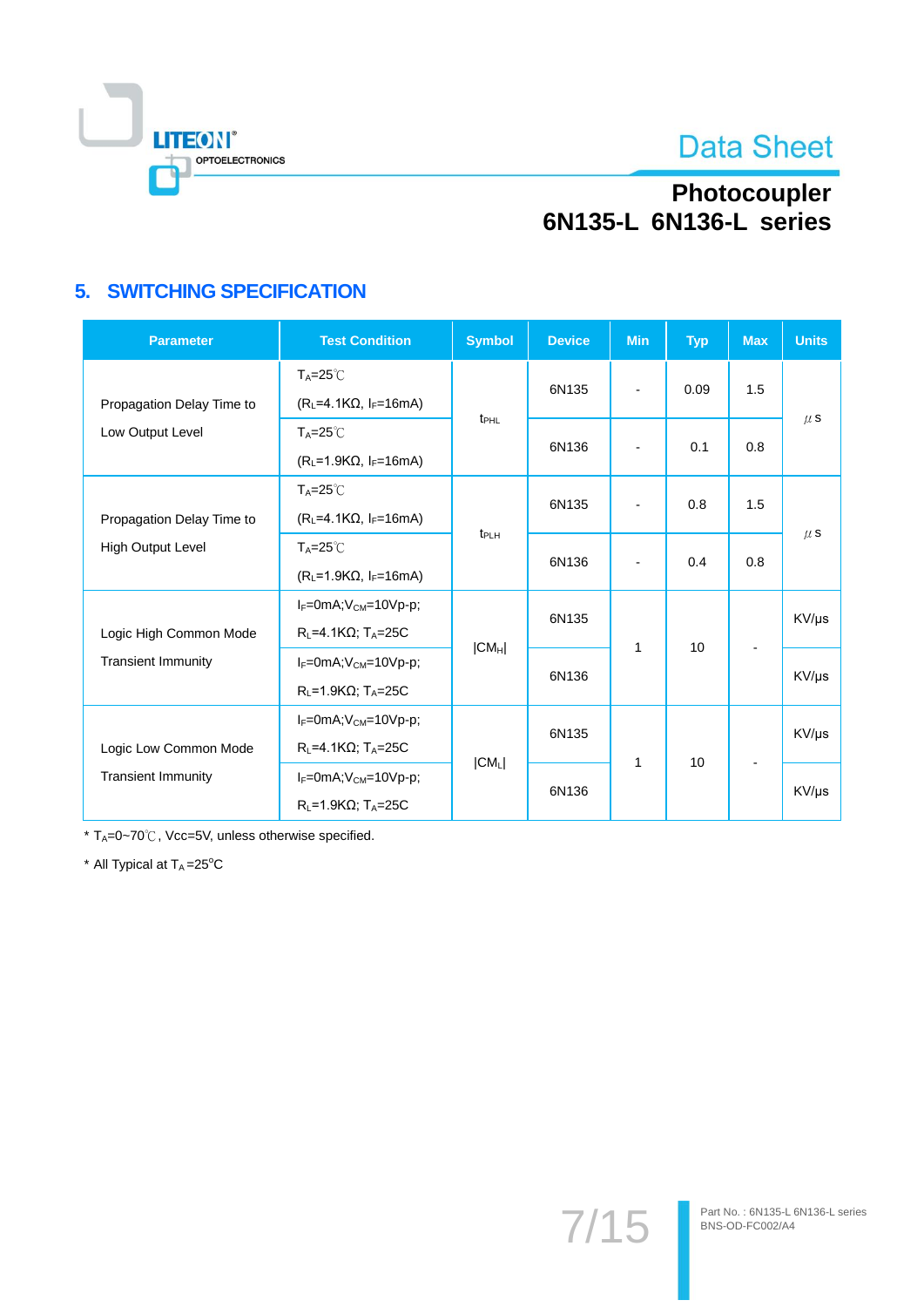

# Photocoupler 6N135-L 6N136-L series

## **6. ISOLATION CHARACTERISTIC**

| <b>Parameter</b>                           | <b>Symbol</b>    | Min. | Typ.      | Max. | <b>Unit</b>             | <b>Test Condition</b>                                  |
|--------------------------------------------|------------------|------|-----------|------|-------------------------|--------------------------------------------------------|
| Input-Output Insulation Leakage<br>Current | lı-o             |      |           | 1.0  | μA                      | 45% RH, $t = 5s$ ,<br>$V_{1-O} = 3kV$ DC, $T_A = 25°C$ |
| Withstand Insulation Test Voltage          | V <sub>ISO</sub> | 5000 |           |      | <b>V</b> <sub>RMS</sub> | $RH \le 50\%$ , t = 1min,<br>$T_A = 25^{\circ}C$       |
| Input-Output Resistance                    | $R_{\text{LO}}$  |      | $10^{12}$ | _    | Ω                       | $V_{1-0} = 500V$ DC                                    |

\*All Typical at TA=25°C

#### **Notes**

1. A 0.1µF or bigger bypass capacitor for V<sub>cc</sub> is needed as shown in Fig.1

2. Current Transfer Ratio is defined as the ratio of output collector current lo, to the forward LED input current IF, times 100.

3. The 1.9K $\Omega$  load represents 1TTL unit load of 1.6mA and the 5.6K $\Omega$  pull-up resistor.

4. The 4.1KΩ load represents 1LSTTL unit load of 0.36mA and the 6.1KΩ pull-up resistor.

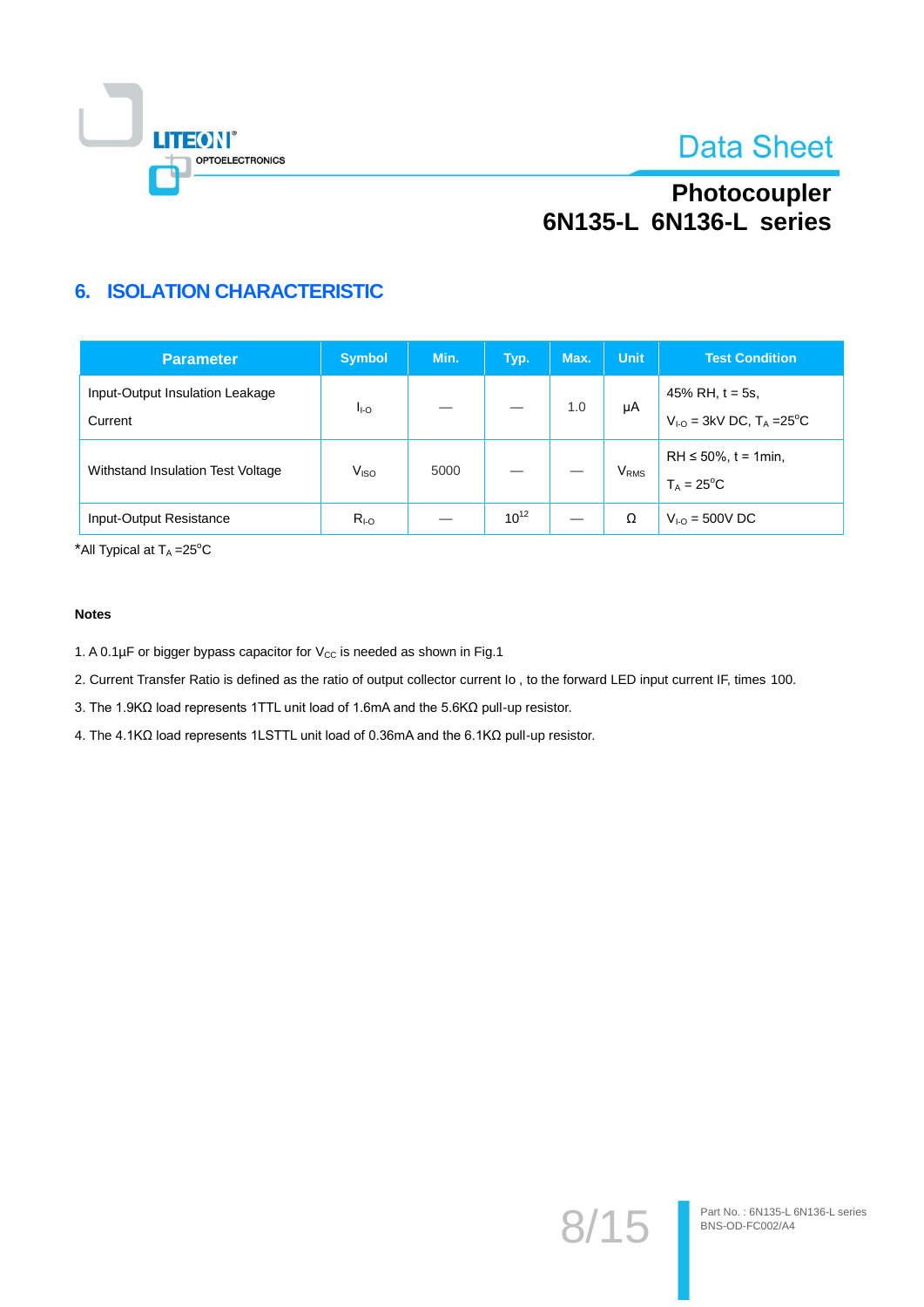

# Photocoupler 6N135-L 6N136-L series

## 7. SWITCHING TIME TEST CIRCUIT









Figure 2: Single Channel Test Circuit for Common Mode Transient Immunity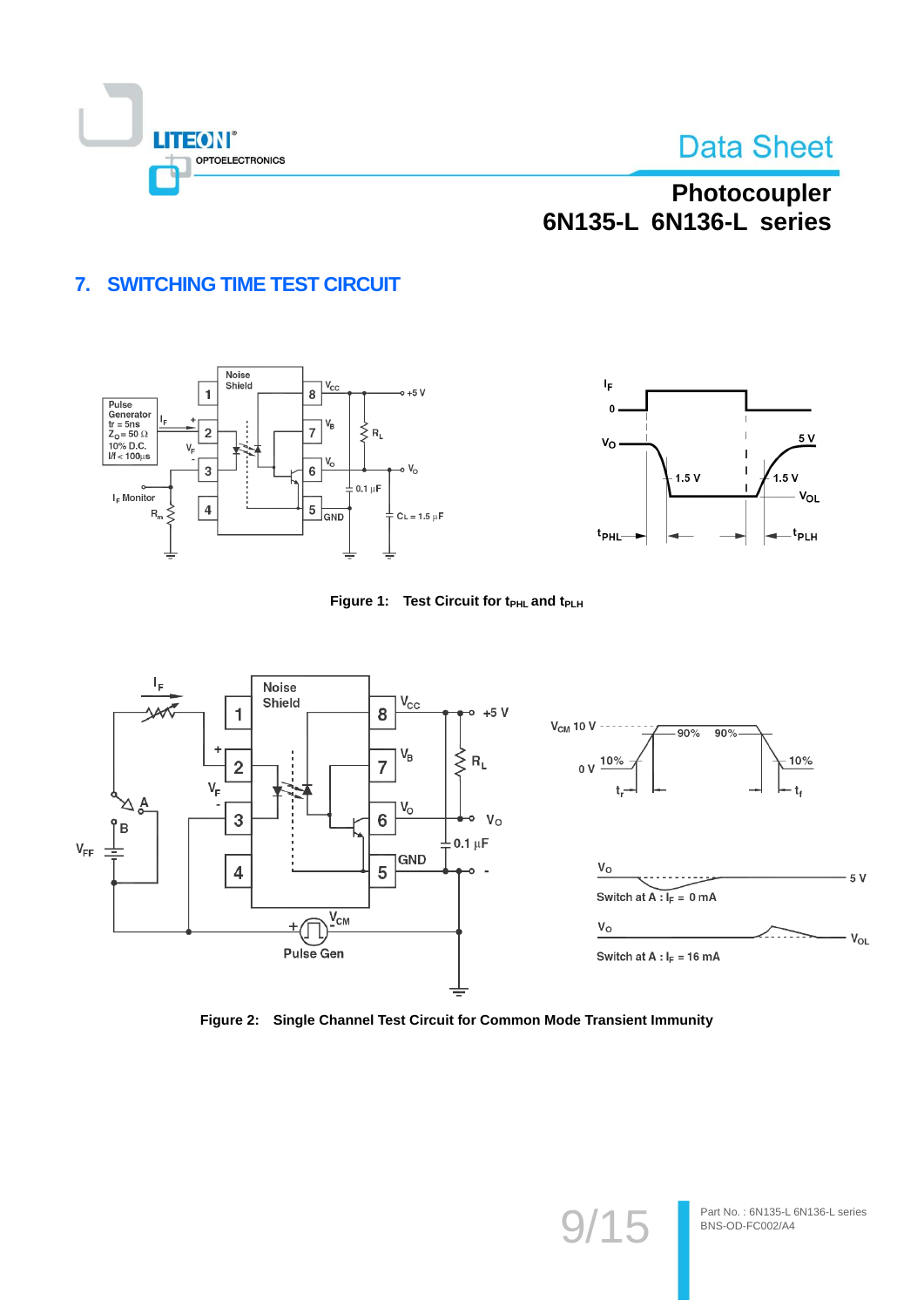

# Photocoupler 6N135-L 6N136-L series

## 8. CHARACTERISTIC CURVES



Figure 4: Input current vs. forward voltage



Figure 5: Logic high output current vs. temperature



Figure 6: Current transfer ratio vs. input current



Figure 7: Current transfer ratio vs. temperature



Figure 8: Small-signal current transfer ratio vs.



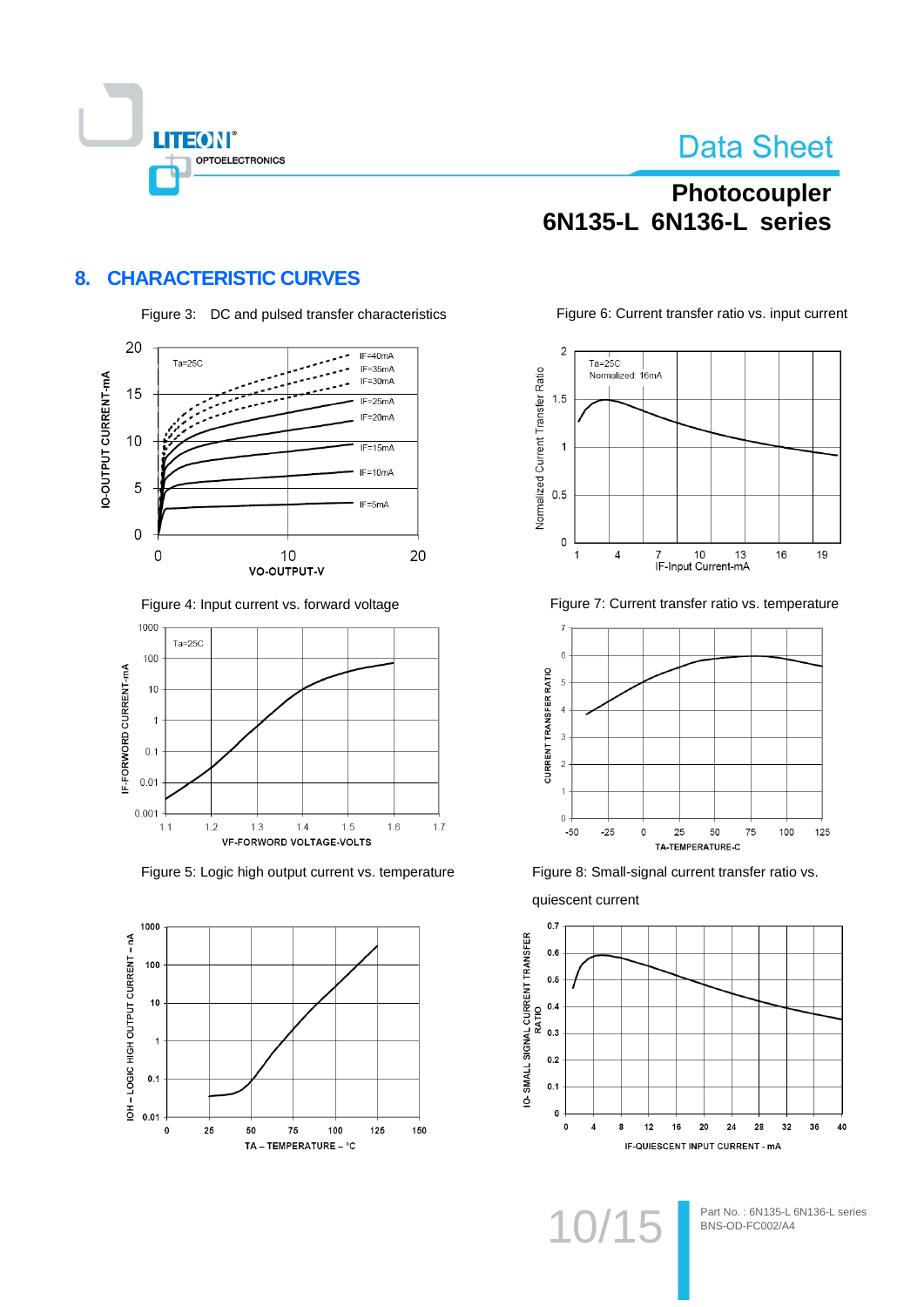

## Photocoupler 6N135-L 6N136-L series

Figure 10: Propagation delay time vs. load resistance



Figure 9: Propagation delay time vs. temperature



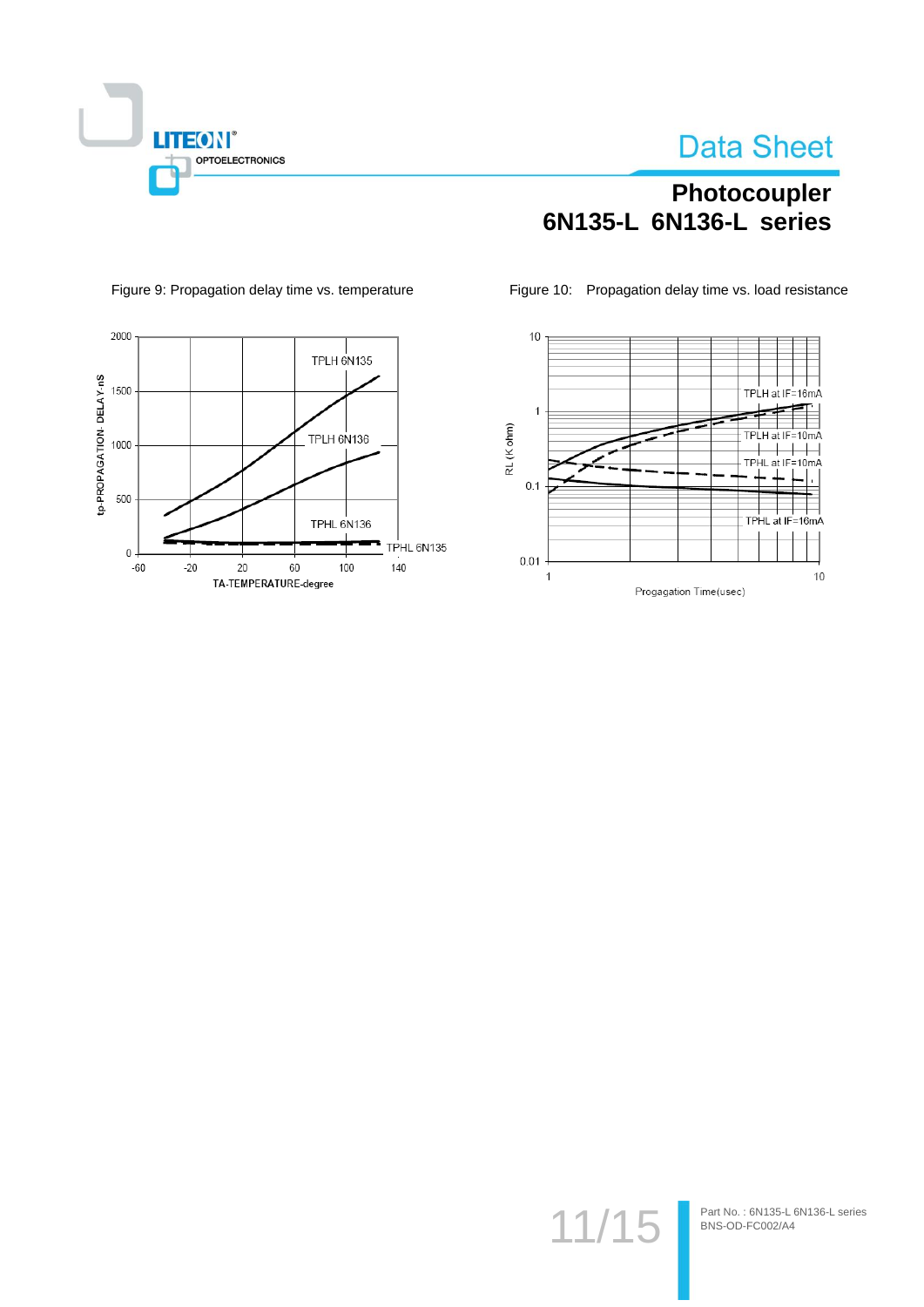

## Photocoupler 6N135-L 6N136-L series

## 9. TEMPERATURE PROFILE OF SOLDERING

### 9.1 IR Reflow soldering (JEDEC-STD-020C compliant)

One time soldering reflow is recommended within the condition of temperature and time profile shown below. Do not solder more than three times.

| Profile item                           | Conditions               |
|----------------------------------------|--------------------------|
| Preheat                                |                          |
| - Temperature Min (T <sub>Smin</sub> ) | $150^{\circ}$ C          |
| - Temperature Max $(T_{Smax})$         | $200^{\circ}$ C          |
| - Time (min to max) (ts)               | $90\pm30$ sec            |
| Soldering zone                         |                          |
| - Temperature $(T_1)$                  | $217^{\circ}$ C          |
| - Time $(tL)$                          | $60 - 100$ sec           |
| Peak Temperature (T <sub>P</sub> )     | $260^{\circ}$ C          |
| Ramp-up rate                           | $3^{\circ}$ C / sec max. |
| Ramp-down rate                         | $3 - 6^\circ$ C / sec    |



 $12'$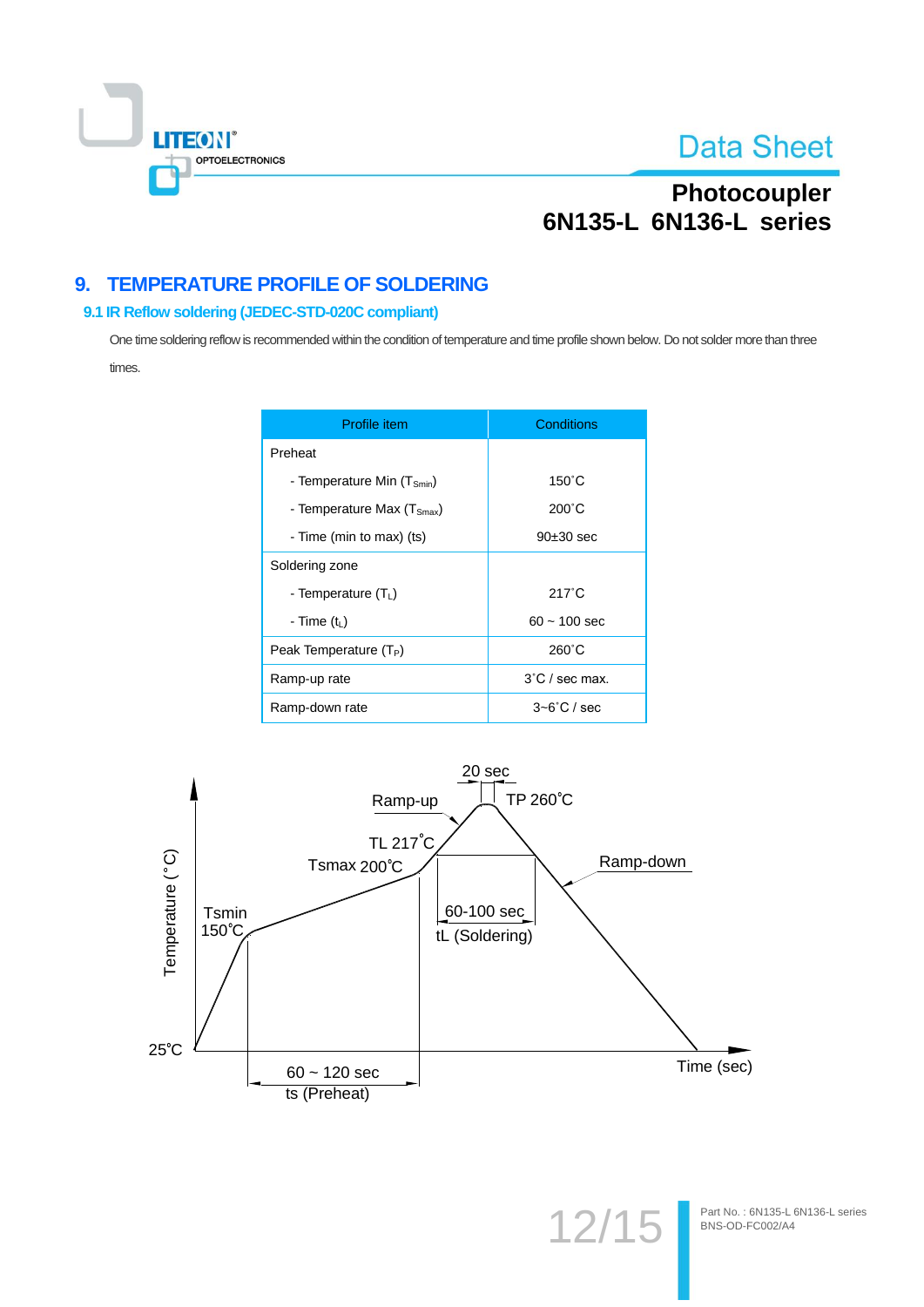

Part No.: 6N135-L 6N136-L series

BNS-OD-FC002/A4

## Photocoupler 6N135-L 6N136-L series

### 9.2 Wave soldering (JEDEC22A111 compliant)

One time soldering is recommended within the condition of temperature.

Temperature: 260+0/-5°C

Time: 10 sec.

Preheat temperature: 25 to 140°C

Preheat time: 30 to 80 sec.



13

### 9.3 Hand soldering by soldering iron

Allow single lead soldering in every single process. One time soldering is recommended.

Temperature: 380+0/-5°C

Time: 3 sec max.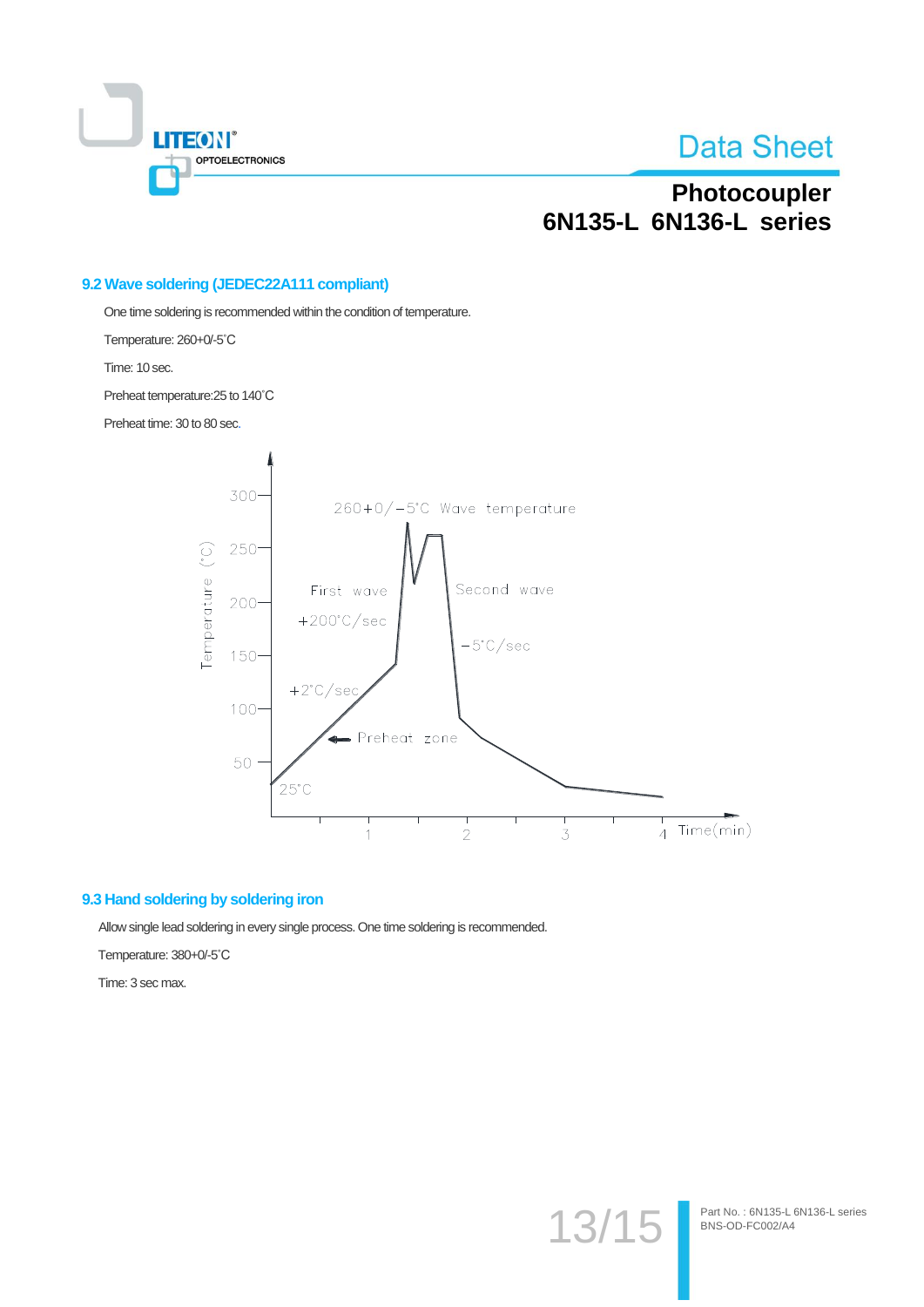



Photocoupler<br>6N135-L 6N136-L series

## 10. RECOMMENDED FOOT PRINT PATTERNS (MOUNT PAD)



### Note:

Dimensions in millimeters.